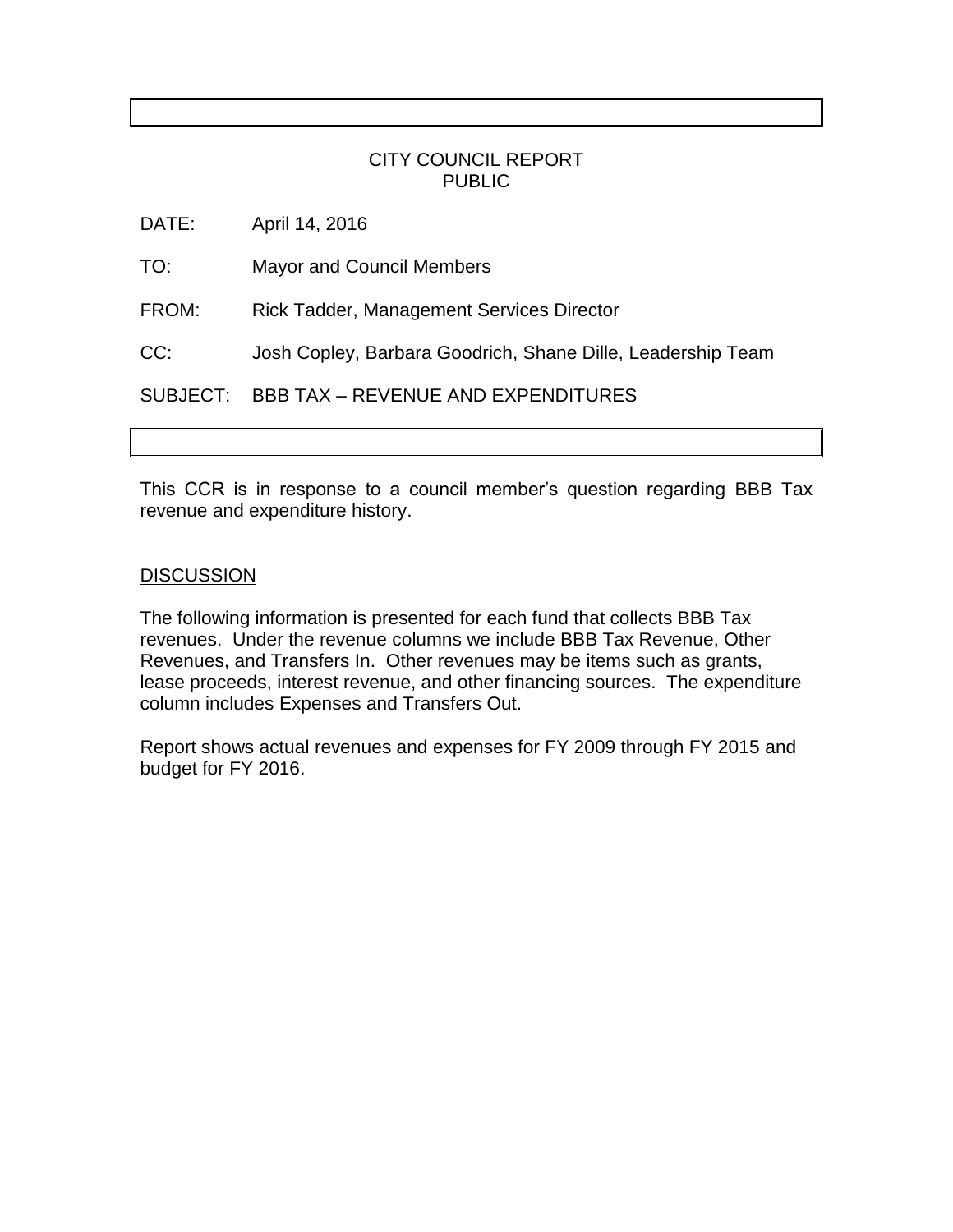### BEAUTIFICATION:



The Beautification Fund is primarily used for capital projects. Therefore you will see the expenditures vary from year to year. This fund also transfers resources to the General Fund to pay for maintenance of streetscape projects and Cityscape. In FY 2015 we created a separate FUTS Fund and transferred out the resources accumulated for these projects.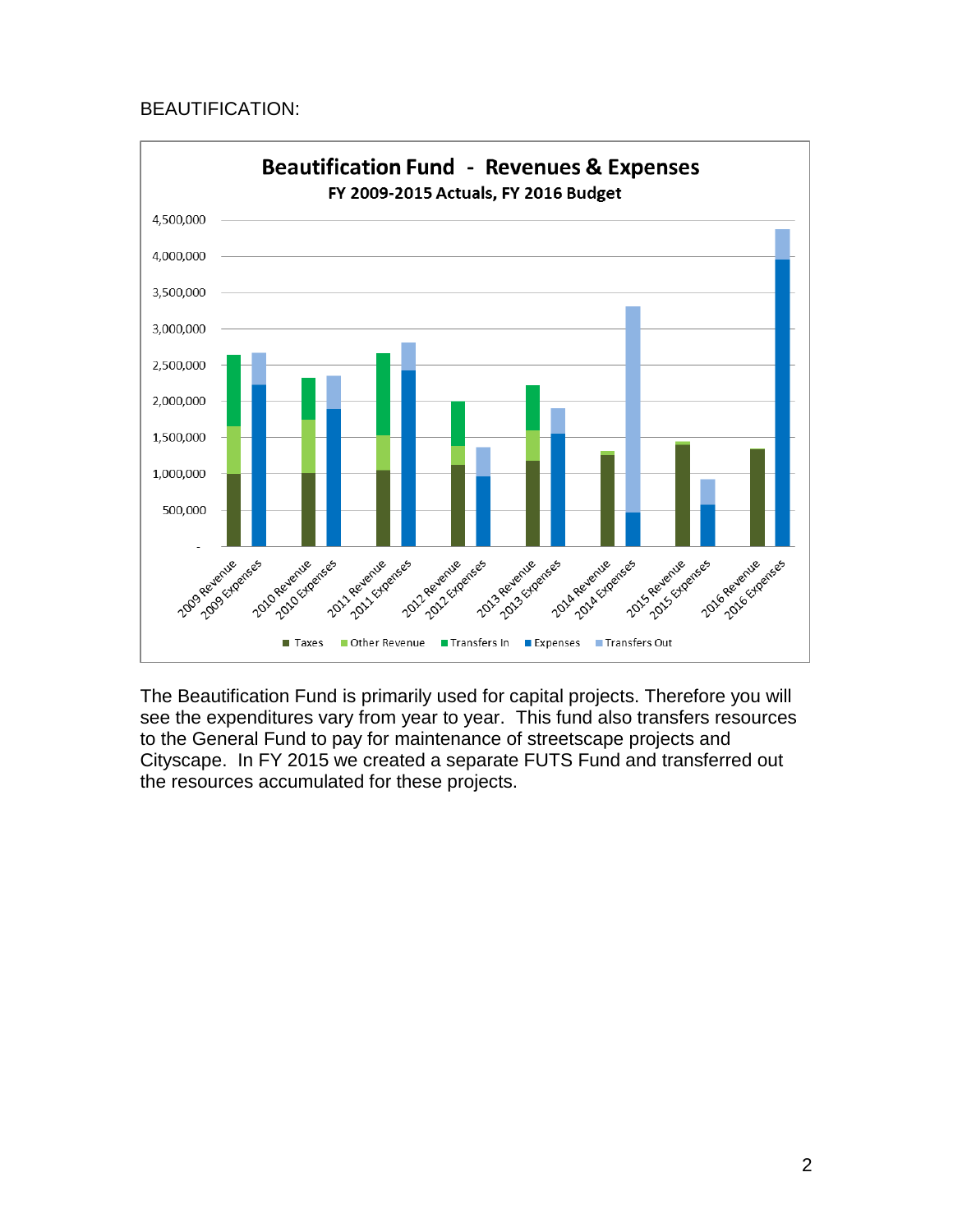# ECONOMIC DEVELOPMENT FUND:



The Economic Development Fund other revenues include operating lease proceeds and grant funding. The General Fund also transfers resources to this fund to support the Incubator debt service. The primary expenses are related to the Business Retention and Expansion, Business Attraction, and operating expenses for the Incubator and Accelerator. This fund paid for several service partner contracts and membership to ECoNA. The history is provided below.

| <b>Economic Development</b>         |                |                          |         |         |         |                          |                          |         |
|-------------------------------------|----------------|--------------------------|---------|---------|---------|--------------------------|--------------------------|---------|
| Membership / Service Partners       | FY 2009        | FY 2010                  | FY 2011 | FY 2012 | FY 2013 | FY 2014                  | FY 2015                  | FY 2016 |
| Economic Collaborative Of No AZ (1) | $\blacksquare$ | $\overline{\phantom{a}}$ |         | 40.000  | 40.000  | 40,000                   | 40.000                   | 40,000  |
| Rural Policy-University to Business | 140,000        | 55,000                   | 40,000  | 30,000  |         | $\overline{\phantom{0}}$ | $\overline{\phantom{a}}$ |         |
| <b>Rural Policy-Alliance Work</b>   | $\blacksquare$ |                          |         | 25,000  | 25,000  | $\overline{\phantom{0}}$ |                          |         |
| Science Foundation                  | 50.000         | 50.000                   | 50,000  | 50,000  | 50.000  | $\overline{\phantom{0}}$ | $\sim$                   |         |
| <b>SEDI</b> (1)                     | 25,000         | 20,000                   | 20,000  | 20,000  | 20,000  | 20,000                   | $\overline{\phantom{a}}$ |         |

(1) Membership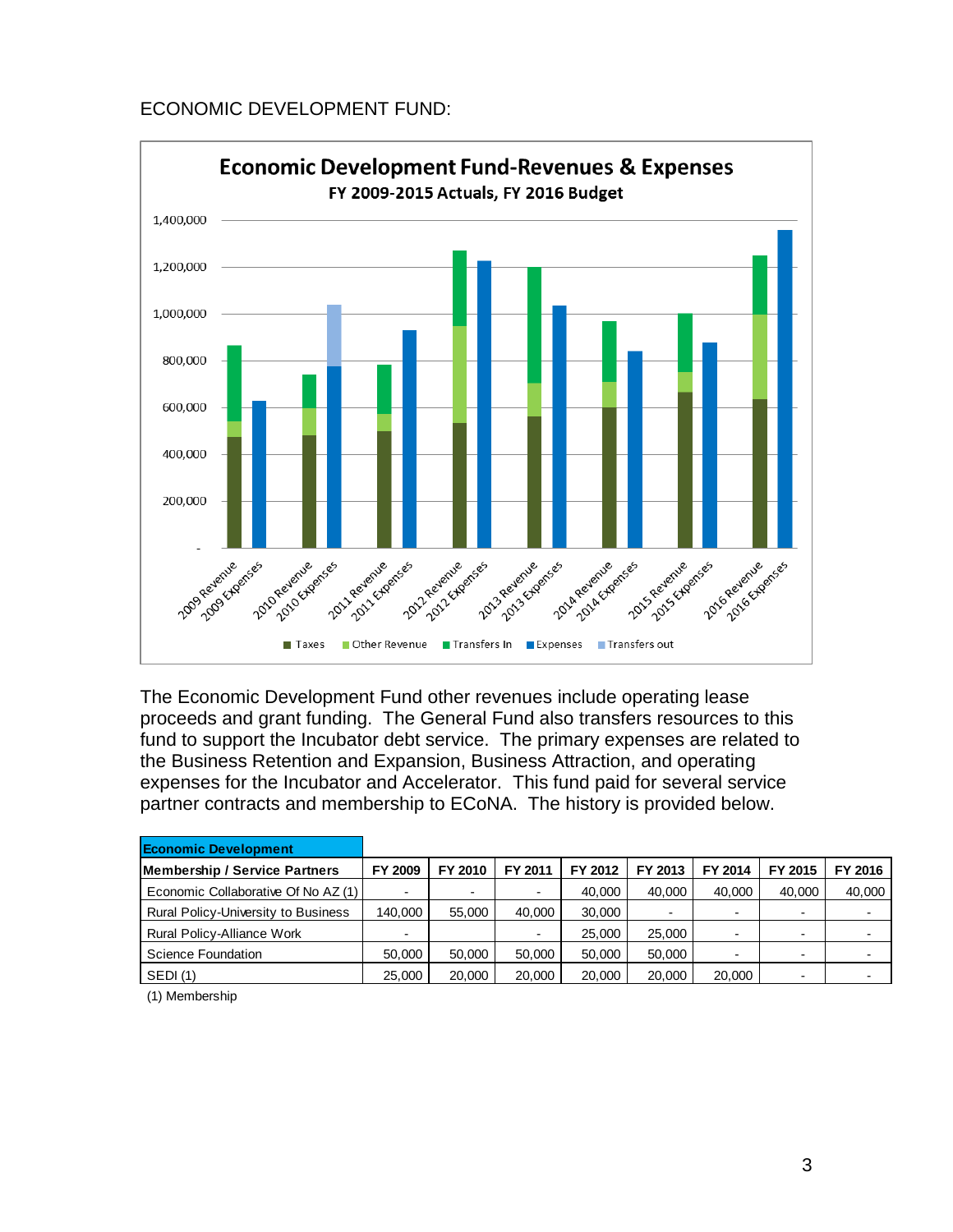### TOURISM FUND:



The Tourism Fund other revenues include Visitor Center retail sales, building rents and advertising revenues related to Out of Market installations like the Flagstaff Cool Zone. This fund primarily has operation expenses for the Convention and Visitors Bureau and Visitor Center as well as the repairs and maintenance of the Train Station and Milligan House. This fund transfers resources to support the Cityscape, Library and Recreation events.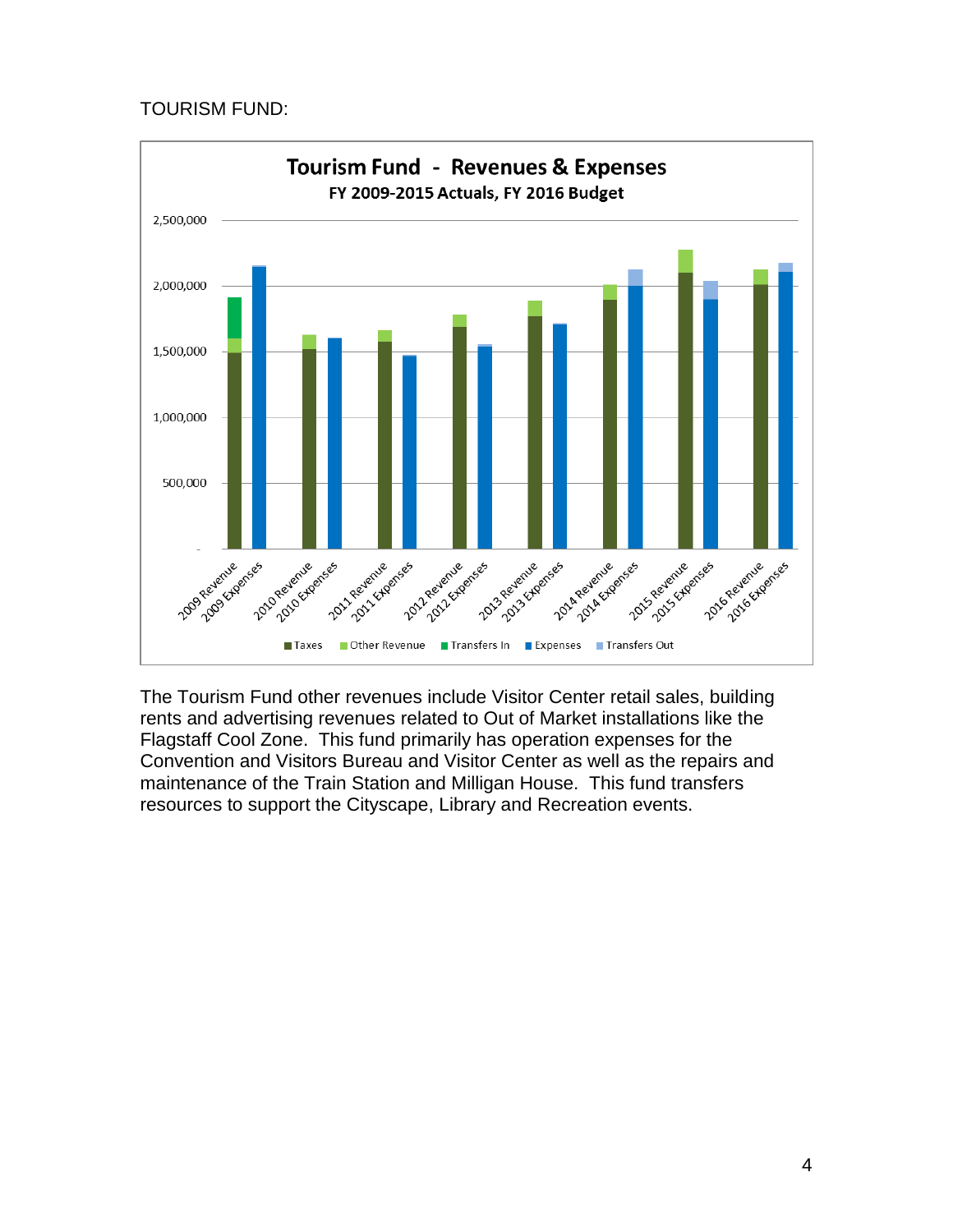### ARTS AND SCIENCE FUND:



The Arts and Science Fund other revenues include interest income. This fund supports public art projects however the primary expense is for service partner contracts. The history of service partner contacts is listed below.

| <b>Arts and Science</b>        |                          |         |         |                          |         |                          |         |         |
|--------------------------------|--------------------------|---------|---------|--------------------------|---------|--------------------------|---------|---------|
| <b>Service Partner</b>         | FY 2009                  | FY 2010 | FY 2011 | FY 2012                  | FY 2013 | FY 2014                  | FY 2015 | FY 2016 |
| <b>FCP Administration Fee</b>  | 73.500                   | 69.825  | 69.825  | 69.825                   | 65.000  | 65.000                   | 69.000  | 71.070  |
| FCP A&S Grant Awards           | 305.000                  | 289.750 | 290,000 | 293,000                  | 290,000 | 290.000                  | 300,000 | 300,000 |
| FCP A&S Grant to Agencies (1x) | $\overline{\phantom{0}}$ |         | 43.000  | $\blacksquare$           |         | $\blacksquare$           |         |         |
| <b>Riordan Mansion</b>         | $\,$                     |         | 10.000  | 20,000                   | 20,000  | $\overline{\phantom{0}}$ | -       |         |
| Science Foundation             | $\blacksquare$           |         | -       | $\overline{\phantom{a}}$ |         | 50,000                   | 40,000  | 25,000  |